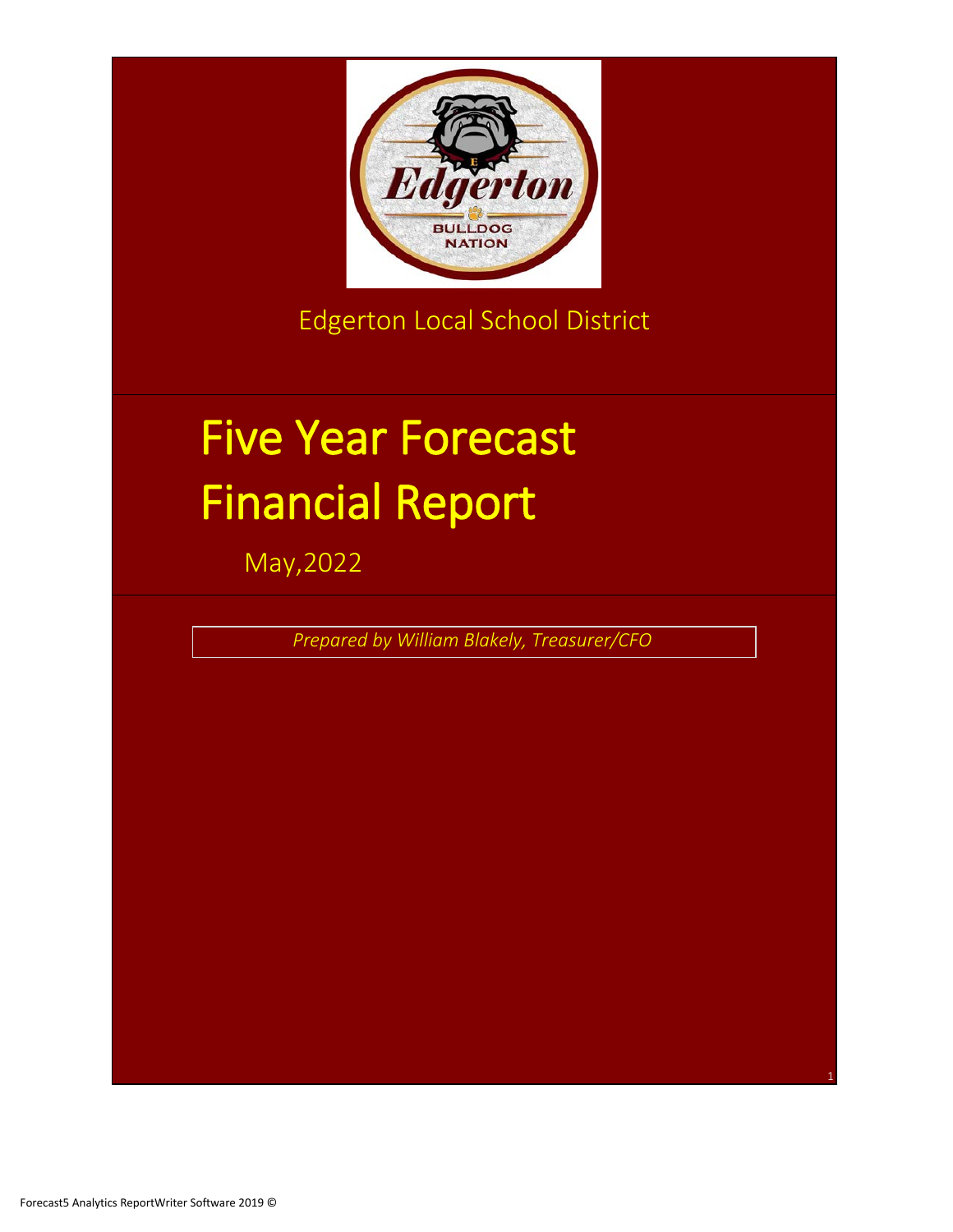Page

#### Table of Contents

| Table of Contents            |                                                                |                |
|------------------------------|----------------------------------------------------------------|----------------|
| Forecast Summary             |                                                                |                |
|                              | Revenue Sources and Forecast Year-Over-Year Projected Overview |                |
|                              | 1.010 - General Property Tax (Real Estate)                     |                |
|                              | 1.020 - Public Utility Personal Property                       |                |
|                              | 1.030 - Income Tax                                             |                |
|                              | 1.035 - Unrestricted Grants-in-Aid                             |                |
|                              | 1.040 & 1.045 - Restricted Grants-in-Aid                       |                |
|                              | 1.050 - Property Tax Allocation                                | 10             |
|                              | 1.060 - All Other Operating Revenues                           | 11             |
|                              | 2.070 - Total Other Financing Sources                          | 12             |
| <b>Expenditures Overview</b> |                                                                | 13             |
|                              | 3.010 - Personnel Services                                     | 14             |
|                              | 3.020 - Employee Benefits                                      | 15             |
|                              | 3.030 - Purchased Services                                     | 16             |
|                              | 3.040 - Supplies and Materials                                 | 17             |
|                              | 3.050 - Capital Outlay                                         | 18             |
|                              | 3.060 - 4.060 - Intergovernmental & Debt                       | 15             |
|                              | 4.300 - Other Objects                                          | 2 <sup>c</sup> |
|                              | 5.040 - Total Other Financing Uses                             | 21             |
| Five Year Forecast           |                                                                | 22             |

# Forecast Purpose/Objectives

Ohio Department of Education's purposes/objectives for the five-year forecast are:

- 1. To engage the local board of education and the community in the long range planning and discussions of financial issues facing the school district.
- 2. To serve as a basis for determining the school district's ability to sign the certificate required by O.R.C. §5705.412, commonly known as the "412 certificate."
- 3. To provide a method for the Department of Education and Auditor of State to identify school districts with potential financial problems.

Forecast Methodology - This forecast is prepared based upon historical trends and current factors. This information is then extrapolated into estimates for subsequent years. The forecast variables can change multiple times throughout the fiscal year and while cash flow monitoring helps to identify unexpected variances no process is guaranteed. The intent is to provide the district's financial trend over time and a roadmap for decisions aimed at encouraging financial sustainability and stability.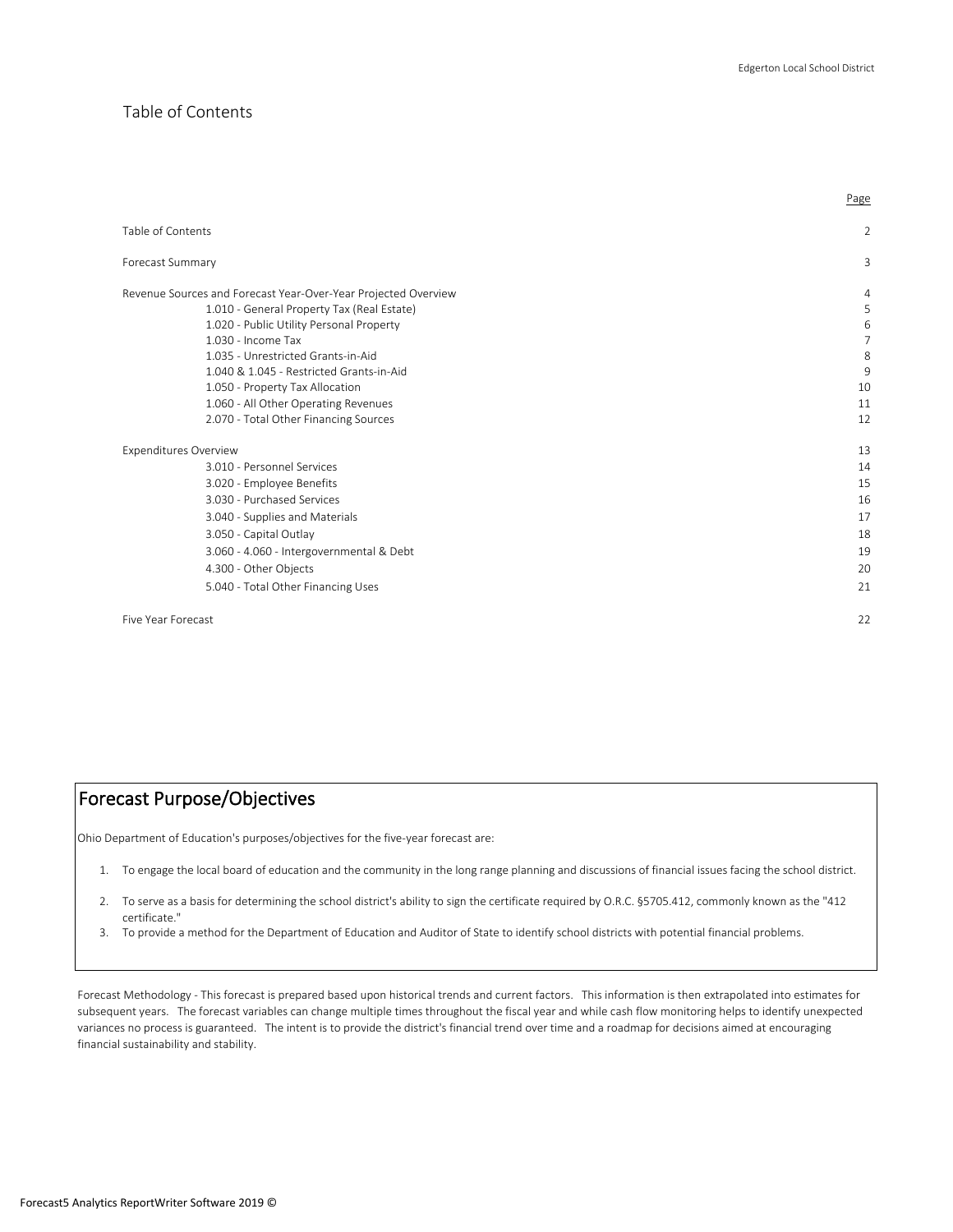

Note: Cash balance (Line 7.020) plus any existing levy modeled as renewed or new during the forecast.

| <b>Financial Forecast</b>                         | Fiscal Year   | Fiscal Year | Fiscal Year              | Fiscal Year | Fiscal Year |
|---------------------------------------------------|---------------|-------------|--------------------------|-------------|-------------|
|                                                   | 2022          | 2023        | 2024                     | 2025        | 2026        |
|                                                   |               |             |                          |             |             |
| Beginning Balance (Line 7.010) Plus               | 5,712,263     | 6.044.269   | 5,776,635                | 5,478,186   | 4,826,783   |
| Renewal/New Levies Modeled                        |               |             |                          |             |             |
| + Revenue                                         | 7,588,369     | 7,633,535   | 7,732,959                | 7,729,755   | 7,771,232   |
| + Proposed Renew/Replacement Levies               |               |             | $\overline{\phantom{a}}$ |             |             |
| + Proposed New Levies                             |               |             | $\overline{\phantom{a}}$ |             |             |
| - Expenditures                                    | (7, 256, 363) | (7,901,169) | (8,031,408)              | (8,381,159) | (8,743,867) |
| = Revenue Surplus or Deficit                      | 332.006       | (267, 634)  | (298, 449)               | (651, 404)  | (972, 634)  |
| Line 7.020 Ending Balance with renewal/new levies | 6.044.269     | 5,776,635   | 5,478,186                | 4,826,783   | 3,854,148   |

#### Analysis Without Renewal Levies Included:

| Revenue :<br>: Surplus or Deficit w/o<br>d Levies | 332,006   | $\sim$ $\sim$<br>634<br>. ZO 4<br> | סחרי<br>$\sim$ $\sim$ $\sim$ $\sim$<br>AA9'<br>290 | (651, 404) | $10-$                               |
|---------------------------------------------------|-----------|------------------------------------|----------------------------------------------------|------------|-------------------------------------|
| Levies<br>chding Balance w/c                      | 6.044.269 | 5.776.635                          | .478.186<br>.47<br>◡                               | 4.826.783  | 3.854<br>$\Lambda$ $\Omega$<br>- 48 |

In FY 2022 a revenue surplus is expected. This means that expenditures are expected to be less than revenue by -\$332,006 in FY 2022. By the last year of the forecast, FY 2026, the district is expected to have a revenue shortfall where expenditures are projected to be greater than revenue by \$972,634 The district would need to cut its FY 2026 projected expenses by 11.12% in order to balance its budget without additional revenue.

The district's cash balance is positive at year-end in FY 2022 and is projected to worsen by FY 2026. A worsening cash balance can erode the district's financial stability over time.

This forecast includes the Fair School Funding Plan (FSFP) adopted by Ohio starting in FY 2022. The district expects a combined impact of \$196,074 in FY 2022. This forecast includes a CFO adjusted trend calculation of the FSFP impact using current information. As information changes the estimates will be updated. The district is considered a formula district in FY 2022. A detailed state funding supplement to this forecast has been prepared and should be reviewed and considered part of the forecast assumptions.

formula district in FY 2022.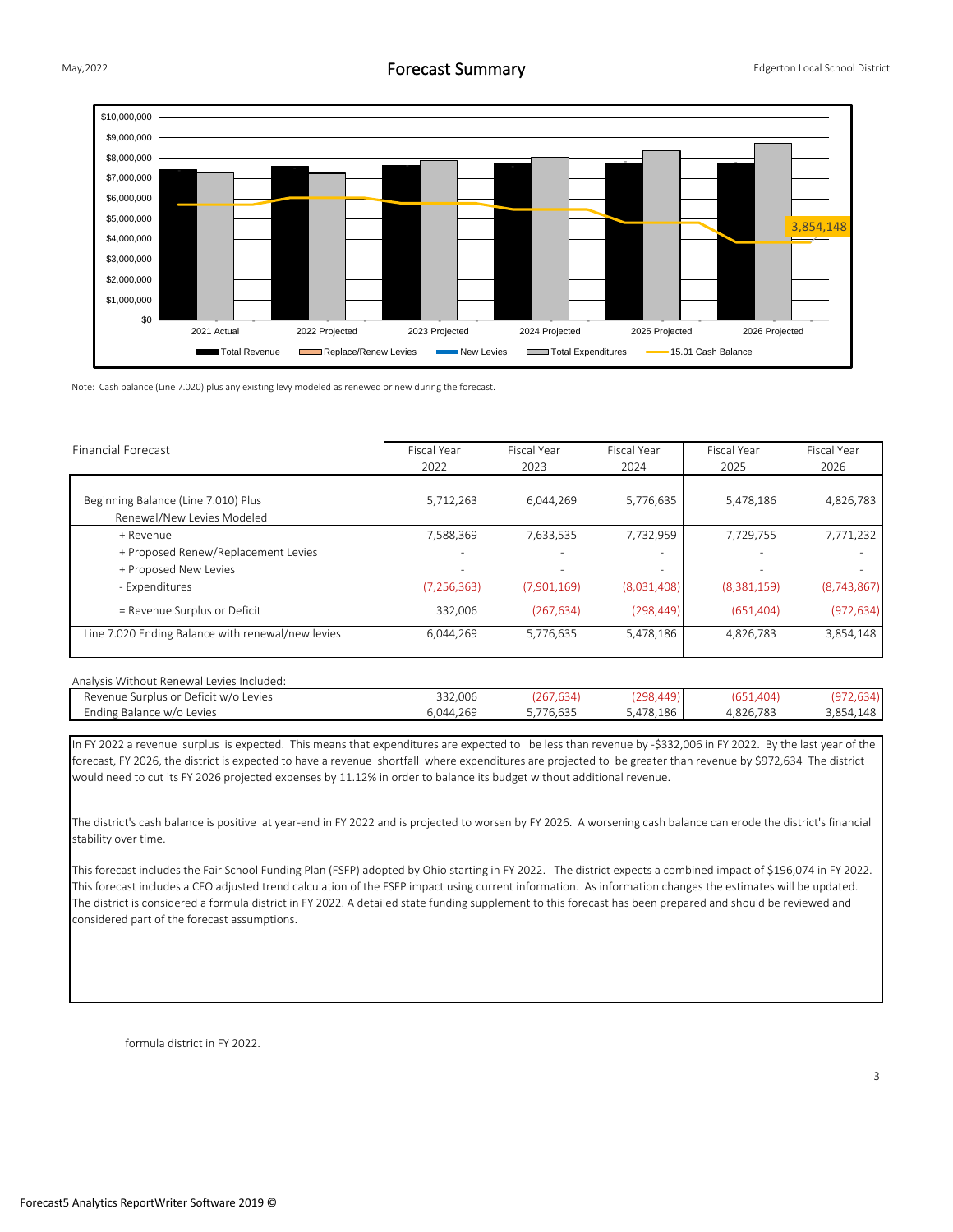

# Revenue Sources and Forecast Year-Over-Year Projected Overview



#### 5-Year Historical Actual Average Annual Dollar Change Compared to 5-year Projected

|                             | Historical  | Projected   | Projected   | Total revenue increased 0.96% or \$70,480 annually during the past 5- |
|-----------------------------|-------------|-------------|-------------|-----------------------------------------------------------------------|
|                             | Average     | Average     | Compared to | Year period and is projected to increase 0.90% or \$69,480 annually   |
|                             | Annual      | Annual      | Historical  | through FY2026. All Othr Op Rev has the most projected average        |
|                             | \$\$ Change | \$\$ Change | Variance    | annual variance compared to the historical average at -\$112,395      |
| Real Estate                 | 29,028      | 29,440      | \$412       |                                                                       |
| Public Utility              | \$7,641     | \$4,547     | (53,094)    |                                                                       |
| Income Tax                  | \$31,504    | \$28,305    | (53, 199)   |                                                                       |
| State Funding               | (515, 929)  | 82,280      | \$98,209    |                                                                       |
| Prop Tax Alloc              | (516, 142)  | \$4,887     | \$21,029    |                                                                       |
| All Othr Op Rev             | \$31,971    | (580, 424)  | (5112, 395) |                                                                       |
| Other Sources               | \$2,406     | \$446       | (51,961)    |                                                                       |
|                             |             |             |             |                                                                       |
| Total Average Annual Change | 70.480      | 69,480      | (51,000)    |                                                                       |
|                             | 0.96%       | 0.90%       | $-0.06%$    |                                                                       |

Note: Expenditure average annual change is projected

to be > \$292,238 On an annual average basis, expenditures are projected to grow faster than revenue.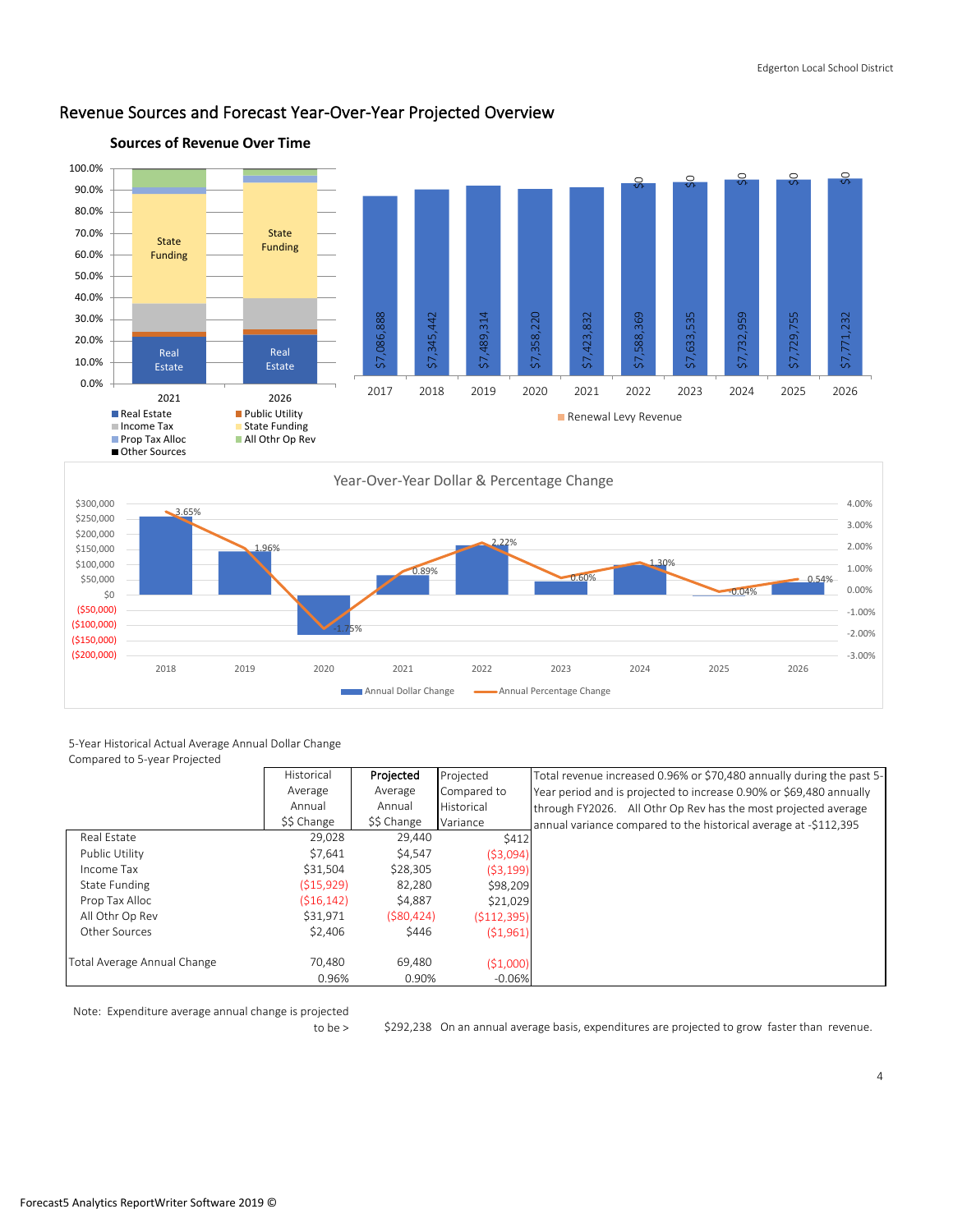# 1.010 - General Property Tax (Real Estate)

Revenue collected from taxes levied by a school district by the assessed valuation of real property using effective tax rates for class I (residential/agricultural) and class II (business).







|        | Values. Tax Rates and Gross Collections                                        | <b>Gross Collection Rate</b> |       |        |                         |        |        |
|--------|--------------------------------------------------------------------------------|------------------------------|-------|--------|-------------------------|--------|--------|
| Tax Yr | Class II Rate<br>Valuation<br>Value Change<br>Class I Rate<br>Change<br>Change |                              |       |        | Including Delinquencies |        |        |
| 2020   | 86.776.390                                                                     | 484.770                      | 20.75 |        | 27.20                   |        | 105.9% |
| 2021   | 92.538.230                                                                     | 5.761.840                    | 20.00 | (0.75) | 27.1                    | (0.03) | 100.4% |
| 2022   | 93,189,430                                                                     | 651.200                      | 20.00 |        | 27.16                   | (0.01) | 99.4%  |
| 2023   | 94.169.680                                                                     | 980.250                      | 20.00 |        | 27.14                   | (0.01) | 99.4%  |
| 2024   | 97.824.680                                                                     | 3.655.000                    | 20.00 | -      | 27.1                    | (0.01) | 99.4%  |
| 2025   | 98.629.680                                                                     | 805.000                      | 20.00 | -      | 27.12                   | (0.01) | 99.4%  |

Real estate property tax revenue accounts for 21.95% of total revenue. Class I or residential/agricultural taxes make up approximately 84.53% of the real estate property tax revenue. The Class I tax rate is 20. mills in tax year 2021. The projections reflect an average gross collection rate of 99.6% annually through tax year 2025. The revenue changed at an average annual historical rate of 1.81% and is projected to change at an average annual rate of 1.71% through FY 2026.

The district real estate taxes hold relatively steady year over year. In the past few years there have been some volatility with collection rates. The valuations in CAUVs have been decreasing in the last couple of years with revaluations and should now hold steady. Meanwhile, the residential property has seen roughly a 15% increase in the State and local is projected at roughly 12%. Additional, growth in real estate comes from new construction. The assumption is that those will continue at the same pace over the next 5 years that the district has seen over the last several years. However, there are some concerns that we could see another housing bubble with the current rate of inflation and low interest rates. Some believe that as the feds drive up interest rate is could stall the market and cause values to decrease.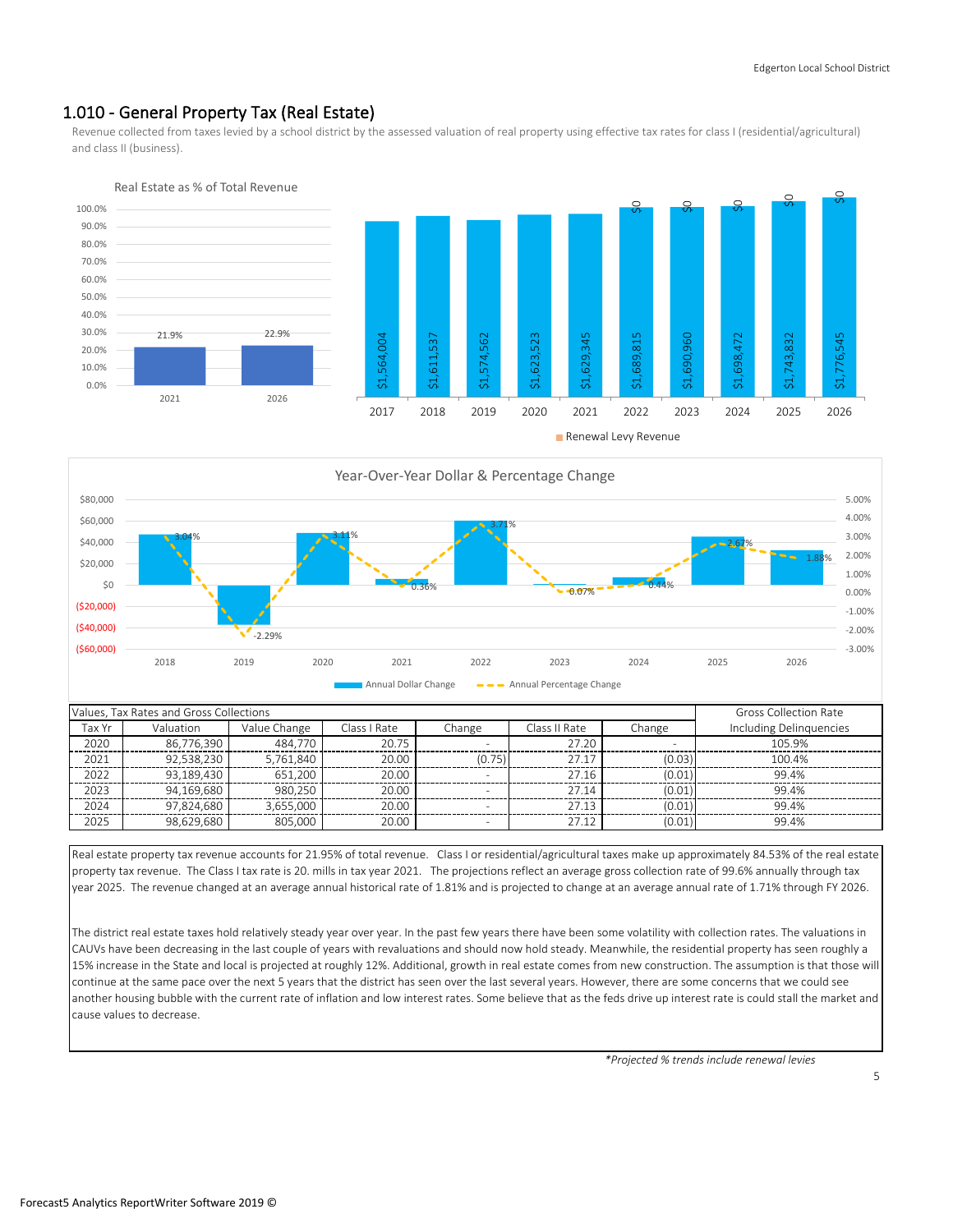# 1.020 - Public Utility Personal Property

Revenue generated from public utility personal property valuations multiplied by the district's full voted tax rate.





| Annual Dollar Change | Annual Percentage Change |
|----------------------|--------------------------|
|----------------------|--------------------------|

| Values and Tax Rates |                                                        | <b>Gross Collection Rate</b> |       |   |                         |
|----------------------|--------------------------------------------------------|------------------------------|-------|---|-------------------------|
| Tax Year             | Full Voted Rate<br>Valuation<br>Value Change<br>Change |                              |       |   | Including Delinguencies |
| 2020                 | 4,603,600                                              | 143.960                      | 37.50 | ۰ | 98.7%                   |
| 2021                 | 4,937,130                                              | 333,530                      | 37.50 | ۰ | 103.0%                  |
| 2022                 | 4.987.130                                              | 50.000                       | 37.50 | ۰ | 100.0%                  |
| 2023                 | 5,127,130                                              | 140.000                      | 37.50 | ۰ | 100.0%                  |
| 2024                 | 5.222.130                                              | 95.000                       | 37.50 | - | 100.0%                  |
| 2025                 | 5.272.130                                              | 50.000                       | 37.50 | ۰ | 100.0%                  |

The public utility personal property tax revenue is generated from the personal property values, additions, and depreciation reported by the utility companies. This category currently makes up 2.34% of total district revenue. The property is taxed at the full voted tax rate which in tax year 2021 is 37.5 mills. The forecast is modeling an average gross collection rate of 100.57%. The revenue changed historically at an average annual dollar amount of \$7,641 and is projected to change at an average annual dollar amount of \$4,547 through FY 2026.

PUPP taxes have continued to grow slightly over the last several years. The swing that was seen in the most recent years was due to some timing issues as well as some larger than normal growth. Unlike real estate taxes PUPP property does depreciate in value over time. However, the district has not seen a decrease in value do many years which means that the utility companies are maintaining their property in the district. The assumption is that this trend will continue. However, with the property depreciating there is a chance that the valuations could go down.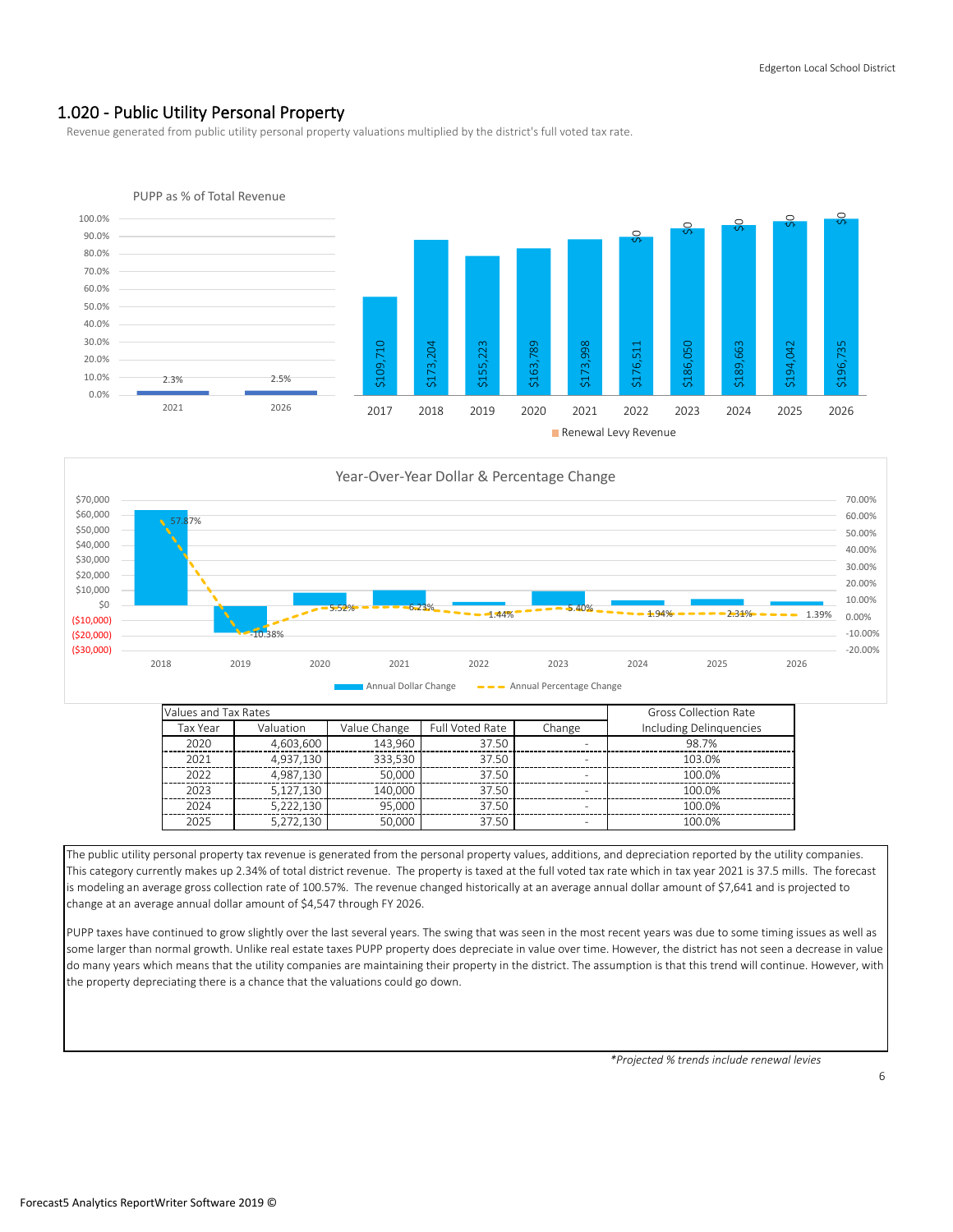# 1.030 - Income Tax

Revenue collected from income tax earmarked specifically to support schools with a voter approved tax by residents of the school district; separate from federal, state and municipal income taxes.



Income Tax as % of Total Revenue



The district maintained one income tax levy in FY 2021. The average annual dollar change in total income tax revenue is forecasted to be \$28,305 through FY 2026. Income tax revenue is projected to account for 14.4% of total district revenue in FY 2026.

The district's traditional income tax that was passed in 1991 continues to have small increases year to year. There have been some years with some decreases, but overall it continues to grow at a very small rate. On average the growth tends to be in the 1% per year range. In recent years the district has seen more volatility due to some timing issues with the State and then COVID19. The assumption is that the district will continue see a small increase year over year, depsite the large increase in FY22. The amount of farm income in the district also make for challenges when forecasting income tax, as farm income can be very volatile. Additionally, some economist are concerned with a potential recession. However, the job market remains strong, but as inflation continues to increase and interest rates go up it could put the breaks on the economy. Currently, a recession is not built into the forecast but is propable at this point.

*\*Projected % trends include renewal levies*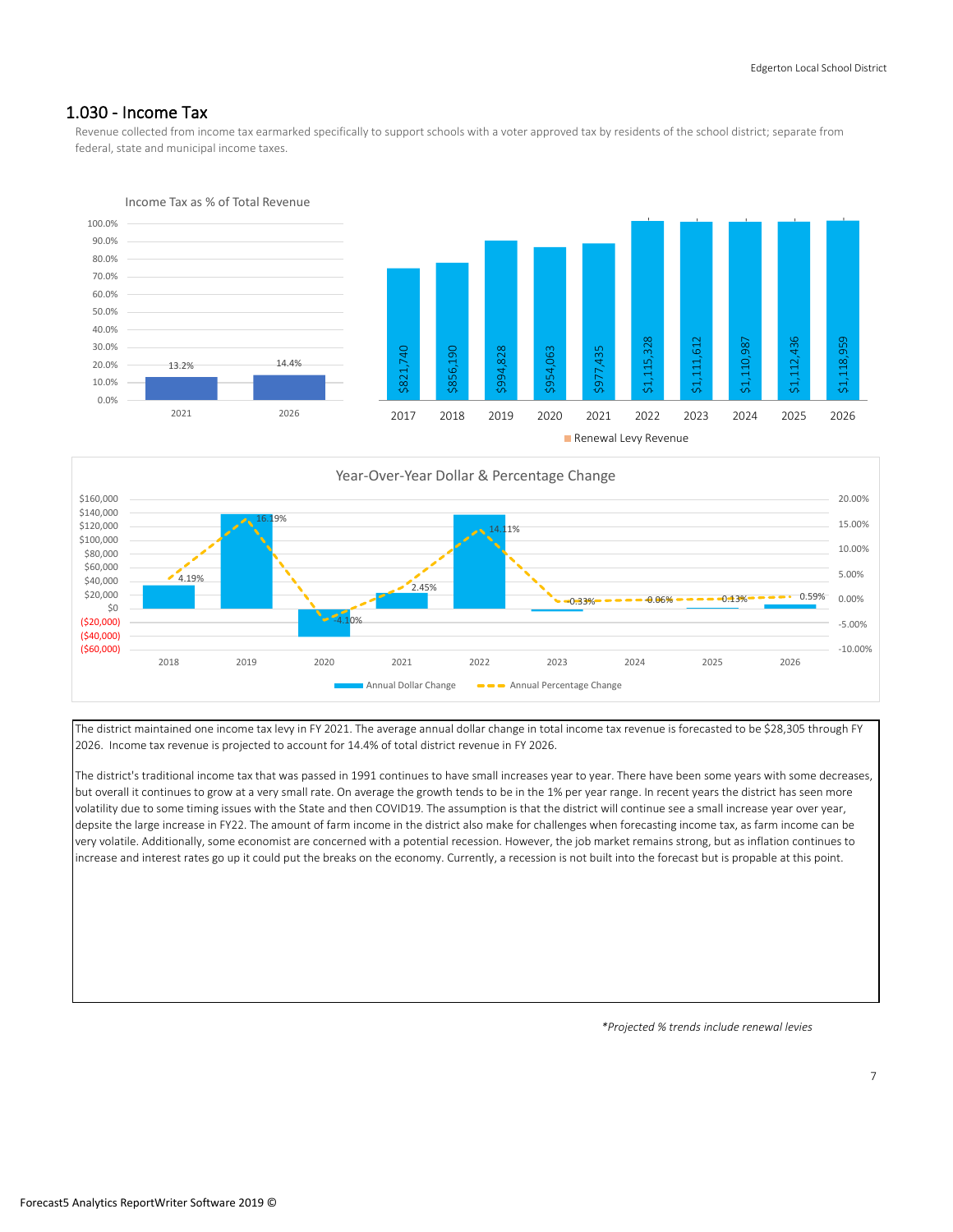# 1.035 - Unrestricted Grants-in-Aid

Funds received through the State Foundation Program with no restriction.







Beginning in FY 2022 Ohio adopted the Fair School Funding Plan (FSFP). Funding is driven by a base cost methodology that incorporates the four components identified as necessary to the education process. The Base Cost is currently calculated for two years using a statewide average from historical actual data.

For Edgerton Local School District the calculated Base Cost total is \$4,855,340 in FY 2022. The state's share of the calculated Base Cost total is \$2,873,781 or \$5,302 per pupil.

The FSFP change to district educated enrollment could be lower than the district's historical formula funded enrollment but also potentially reduces tuition cost. In FY 2021, the district had approximately \$398,763 in possible tuition cost reductions. These reductions will be reflected in the purchased services expenditure note.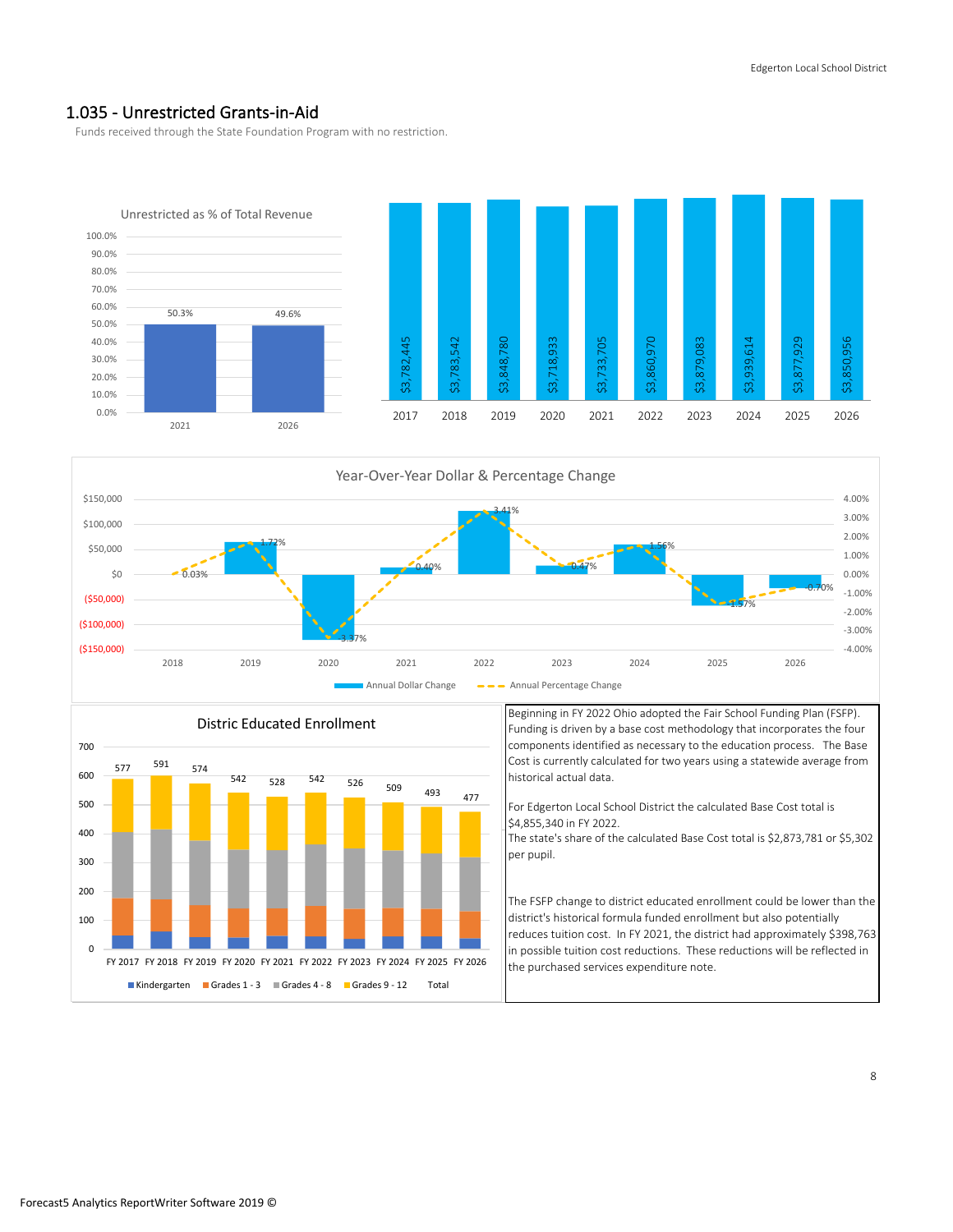#### 1.040 & 1.045 - Restricted Grants-in-Aid

Funds received through the State Foundation Program or other allocations that are restricted for specific purposes.





Restricted aid is the portion of state per pupil funding that must be classifed as restricted use. Historically the district's restricted state aid changed annually on average by -\$6,303 and is projected to change annually on average by \$58,829. Restricted funds represent 0.56% of total revenue. Starting in FY 2022 the district's Success & Wellness funding is considered restricted, the state's share of this funding is recorded as restricted is \$186,835. This funding has implications on general fund expenditures in that certain spending now occuring in a fund external to the general fund could shift to the general fund. The expenditures in this forecast are adjusted to reflect this change.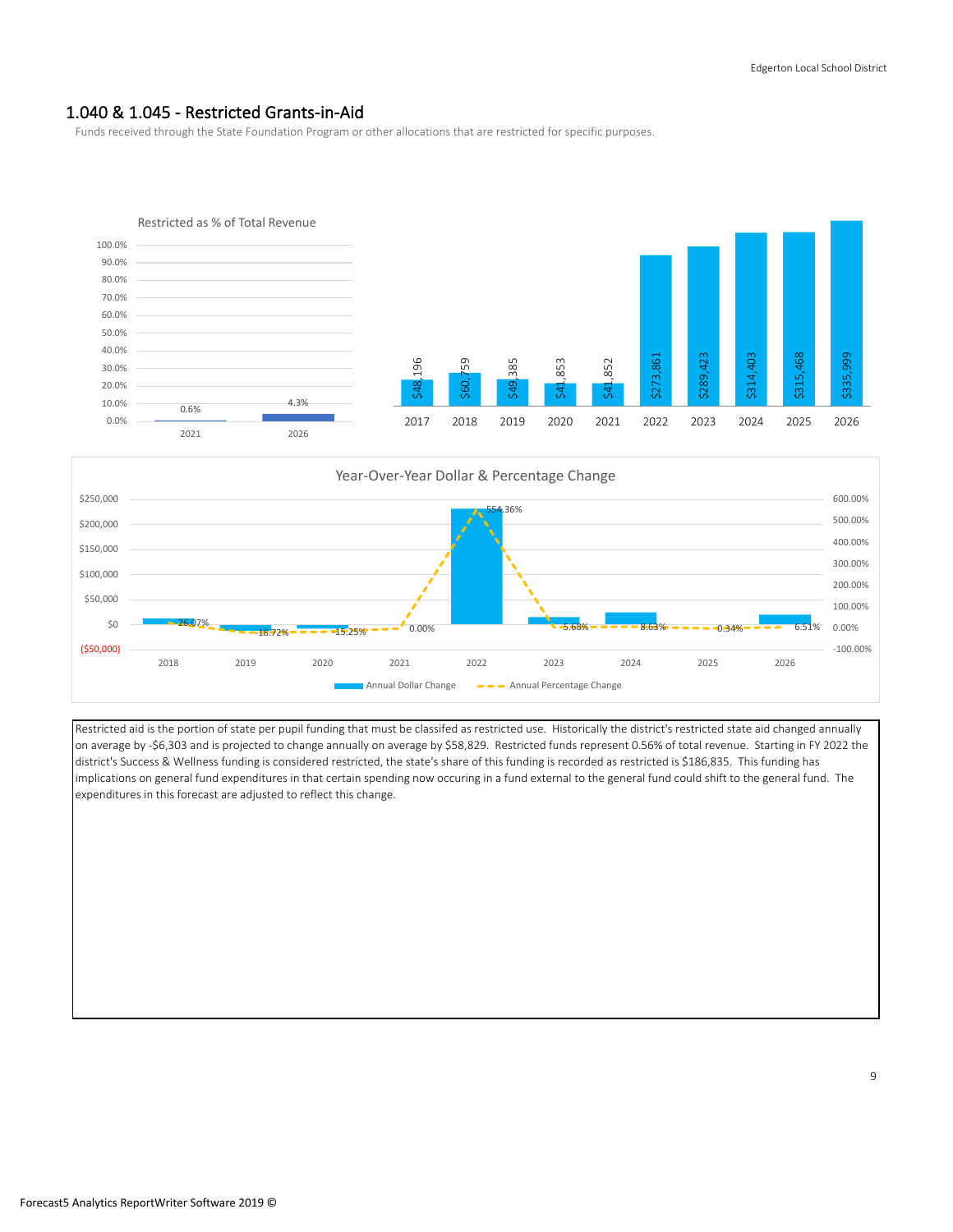# 1.050 - Property Tax Allocation

Includes funds received for Tangible Personal Property Tax Reimbursement, Electric Deregulation, Homestead and Rollback.





Property tax allocation primarily consists of reimbursements from the state of Ohio for local taxpayer credits or reductions. The state reduces the local taxpayer's tax bill with a 10% rollback credit, and 2.5% owner-occupied rollback credit, plus a homestead credit for qualifying taxpayers. In FY 2022, approximately 11.3% local residential property taxes will be reimbursed by the state in the form of rollback credits and approximately 3.1% will be reimbursed in the form of qualifying homestead exemption credits.

*\*Projected % trends include renewal levies*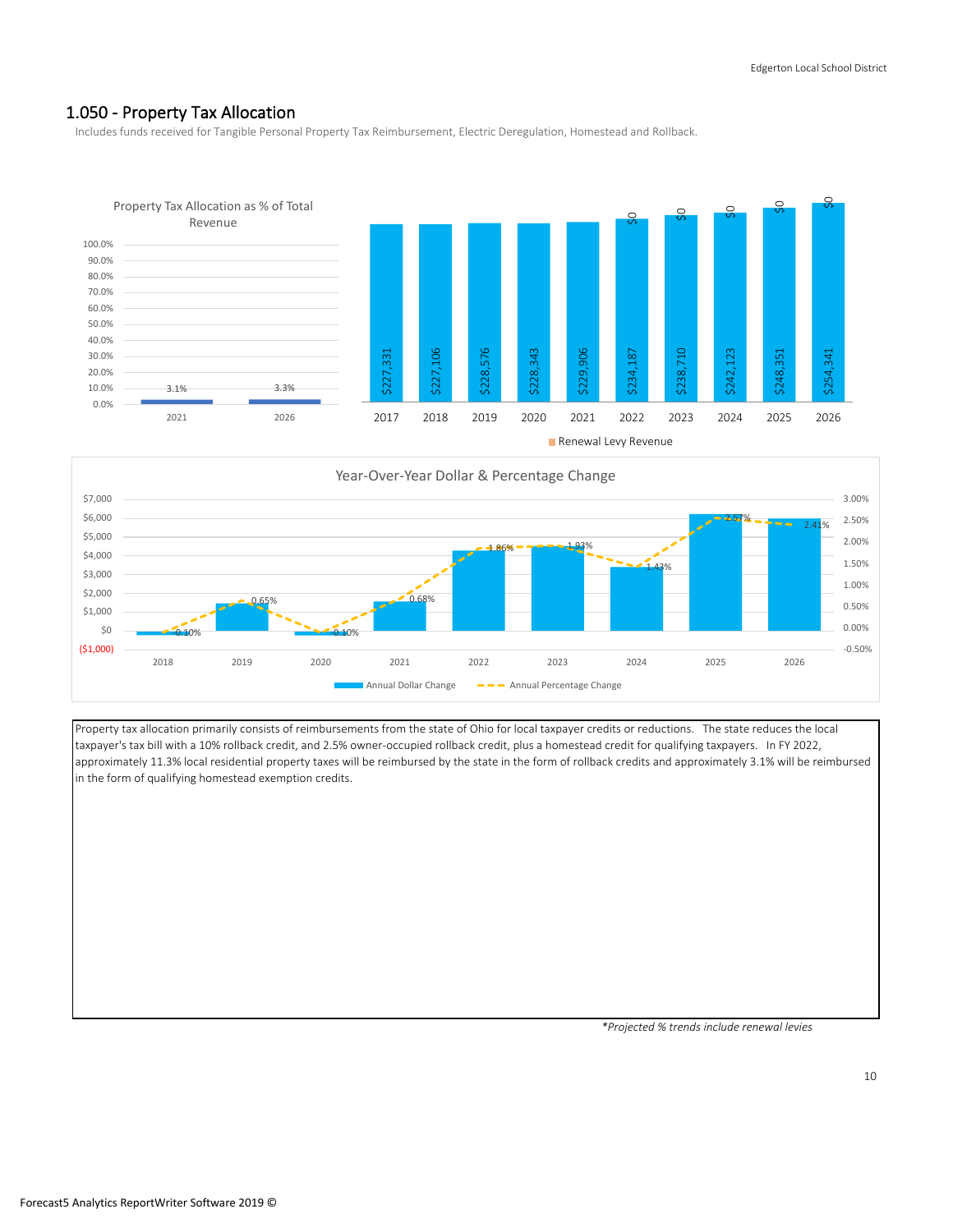# 1.060 - All Other Operating Revenues

Operating revenue sources not included in other lines; examples include tuition, fees, earnings on investments, rentals, and donations.





Other revenue includes tuition received by the district for non-resident students educated by the district. It also includes interest income, payments in lieu of taxes, and miscellaneous revenue. The historical average annual change was \$31,971. The projected average annual change is -\$80,424 through FY 2026. The FSFP includes per pupil funding for any open enrollment in students the district is educating. This revenue, if any, was recorded in 'other revenue' prior to FY 2022. Fiscal year 2022 and beyond will not include any open enrollment in revenue.The district posted revenue code 1227 open enrollment in revenue of \$336,649 in FY 2021.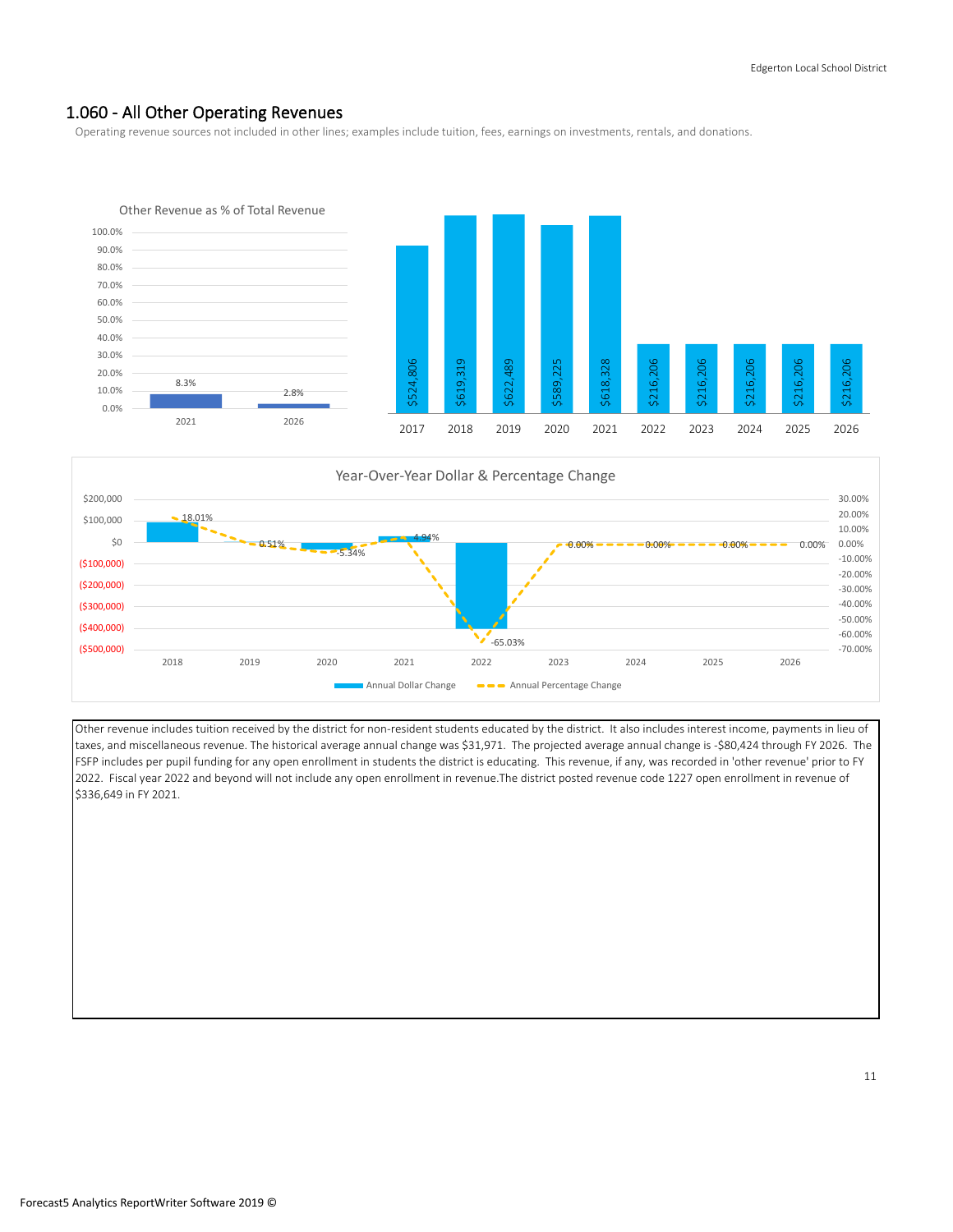# 2.070 - Total Other Financing Sources

Includes proceeds from sale of notes, state emergency loans and advancements, operating transfers-in, and all other financing sources like sale and loss of assets, and refund of prior year expenditures.





| Annual Dollar Change | Annual Percentage Change |
|----------------------|--------------------------|
|----------------------|--------------------------|

|                             |        | FORECASTED               |        |                          |                          |        |  |  |
|-----------------------------|--------|--------------------------|--------|--------------------------|--------------------------|--------|--|--|
|                             | 2021   | 2022                     | 2023   | 2024                     | 2025                     | 2026   |  |  |
| Transfers In                | -      | $-$                      | -      | $\overline{\phantom{a}}$ | $\overline{\phantom{a}}$ |        |  |  |
| Advances In                 | $\sim$ | $\overline{\phantom{0}}$ | -      | $\overline{\phantom{a}}$ | $\overline{\phantom{0}}$ |        |  |  |
| All Other Financing Sources | 19,263 | 21,491                   | 21,491 | 21,491                   | 21,491                   | 21,491 |  |  |

Other sources includes revenue that is generally classified as non-operating. Return advances-in are the most common revenue source. In FY 2021 the district receipted \$0 as advances-in and is projecting advances of \$0 in FY 2022. The district also receives other financing sources such as refund of prior year expenditures in this category. The district is projecting that all other financing sources will be \$21,491 in FY 2022 and average \$21,491 annually through FY 2026.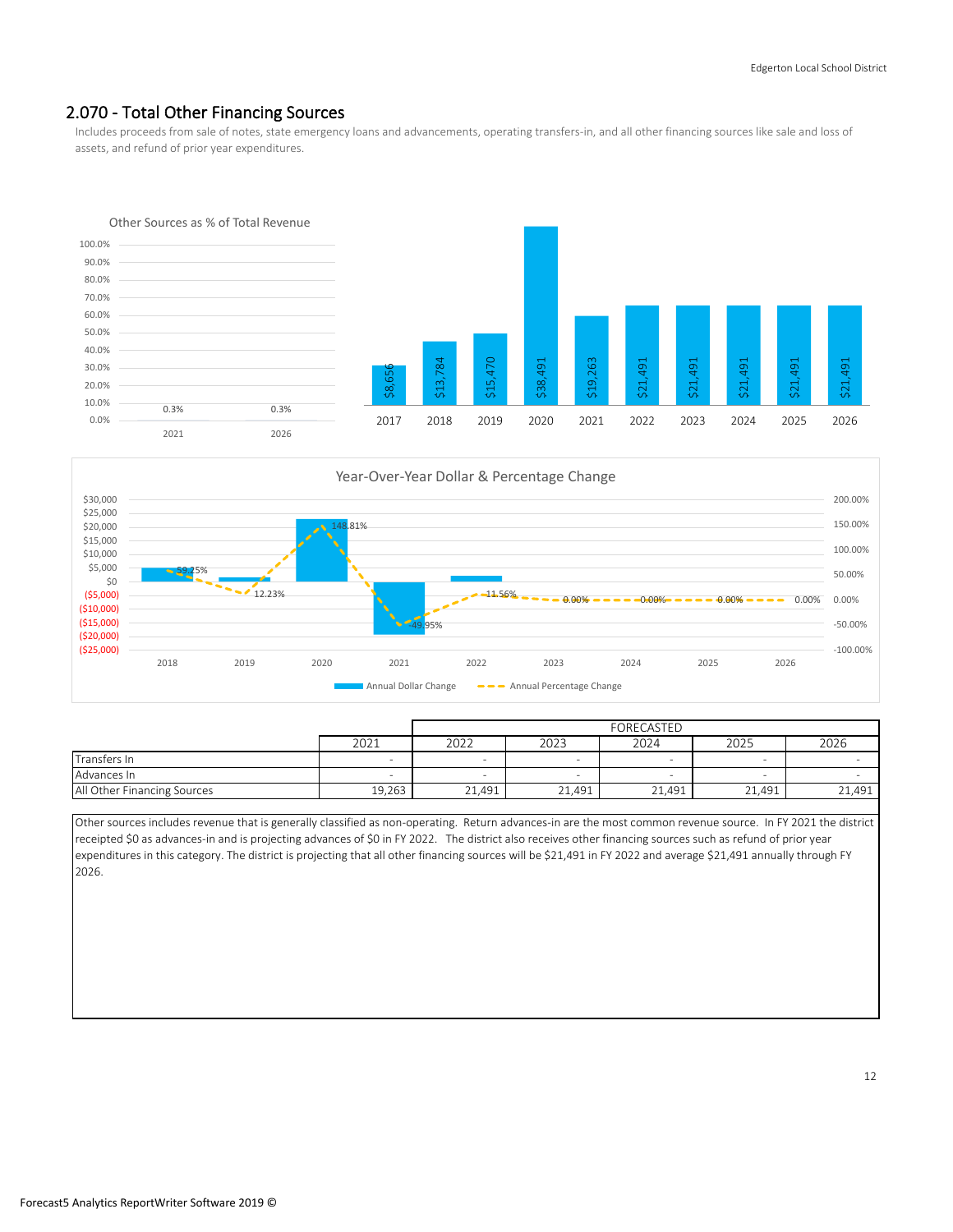

# Expenditure Categories and Forecast Year-Over-Year Projected Overview



5-Year Historical Actual Average Annual Dollar Change Compared to 5-Year Projected

|                             | Historical  | Projected   | Projected   | Total expenditures increased 4.25% or \$285,357 annually during the |
|-----------------------------|-------------|-------------|-------------|---------------------------------------------------------------------|
|                             | Average     | Average     | Compared to | past 5-Year period and is projected to increase 4.01% or \$292,238  |
|                             | Annual      | Annual      | Historical  | annually through FY2026. Salaries has the largest projected average |
|                             | \$\$ Change | \$\$ Change | Variance    | annual variance compared to the historical average at \$55,341.     |
| Salaries                    | 106,819     | 162,160     | \$55,341    |                                                                     |
| Benefits                    | \$107,172   | \$157,506   | \$50,335    |                                                                     |
| <b>Purchased Services</b>   | \$34.065    | (517,689)   | (551,754)   |                                                                     |
| Supplies & Materials        | \$15,105    | \$7,676     | (57, 429)   |                                                                     |
| Capital Outlay              | \$24,348    | (524,096)   | (548, 444)  |                                                                     |
| Intergov & Debt             | \$8,556     | \$37        | ( \$8,519)  |                                                                     |
| Other Objects               | \$2.693     | \$2,002     | (5690)      |                                                                     |
| Other Uses                  | (513,400)   | \$4,641     | \$18,041    |                                                                     |
| Total Average Annual Change | \$285,357   | \$292,238   | \$6,880     |                                                                     |
|                             | 4.25%       | 4.01%       | $-0.23%$    |                                                                     |

Note: Revenue average annual change is projected to

 $be > $69,480$ 

On an annual average basis, revenues are projected to grow slower than expenditures.

13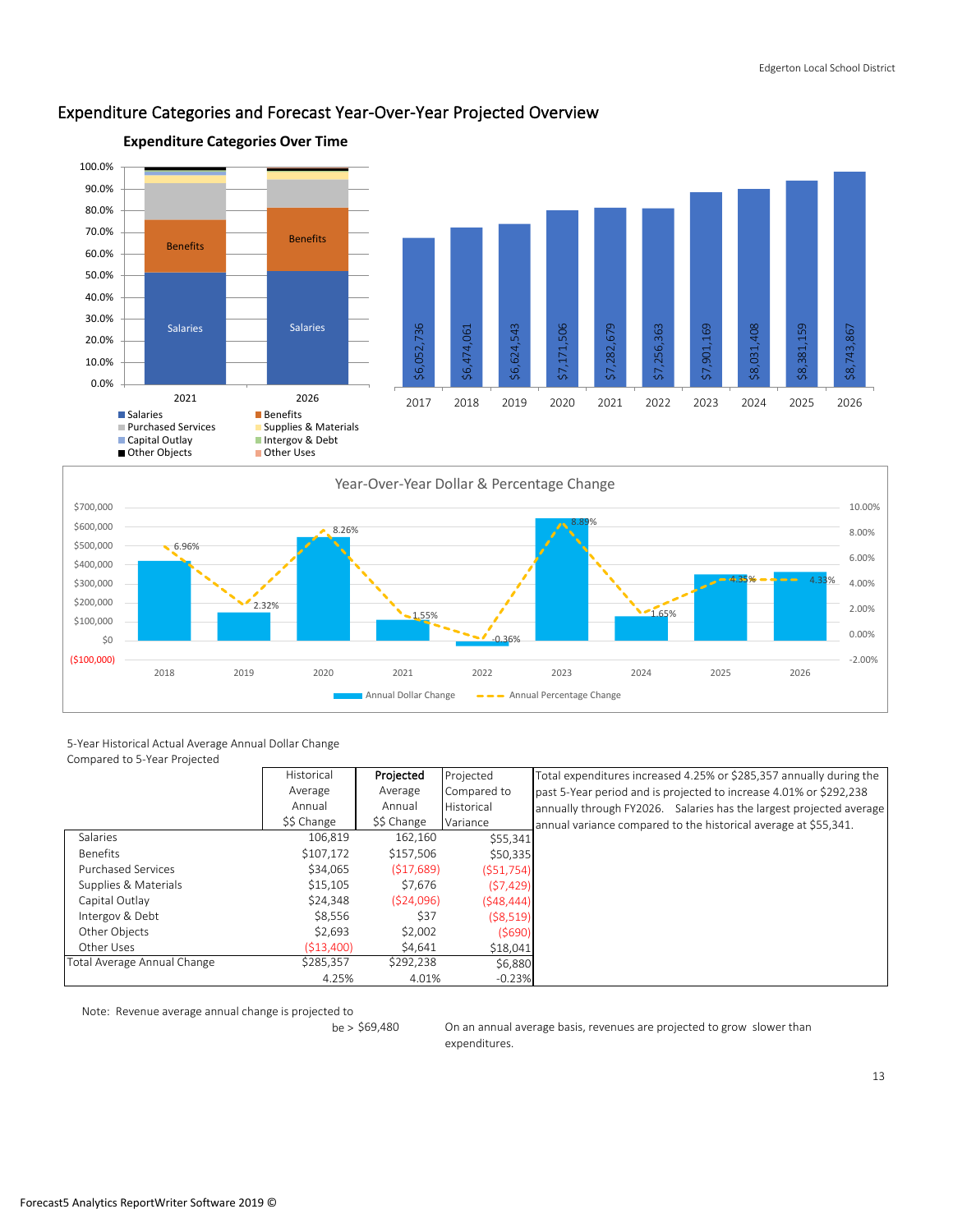#### 3.010 - Personnel Services

Employee salaries and wages, including extended time, severance pay, supplemental contracts, etc.





Salaries represent 51.57% of total expenditures and increased at a historical average annual rate of 2.99% or \$106,819. This category of expenditure is projected to grow at an annual average rate of 3.83% or \$162,160 through FY 2026. The projected average annual rate of change is 0.84% more than the five year historical annual average.

The increase in FY23 because of additional positions being added for next year. However, with some retirements there is also a slight savings that is helping keep the increase from being larger than what it would be. The additional years increase are based on historical data, known base increases and the assumptions on future increases based on what we have seen going on locally and throughout the State of Ohio with pay increases.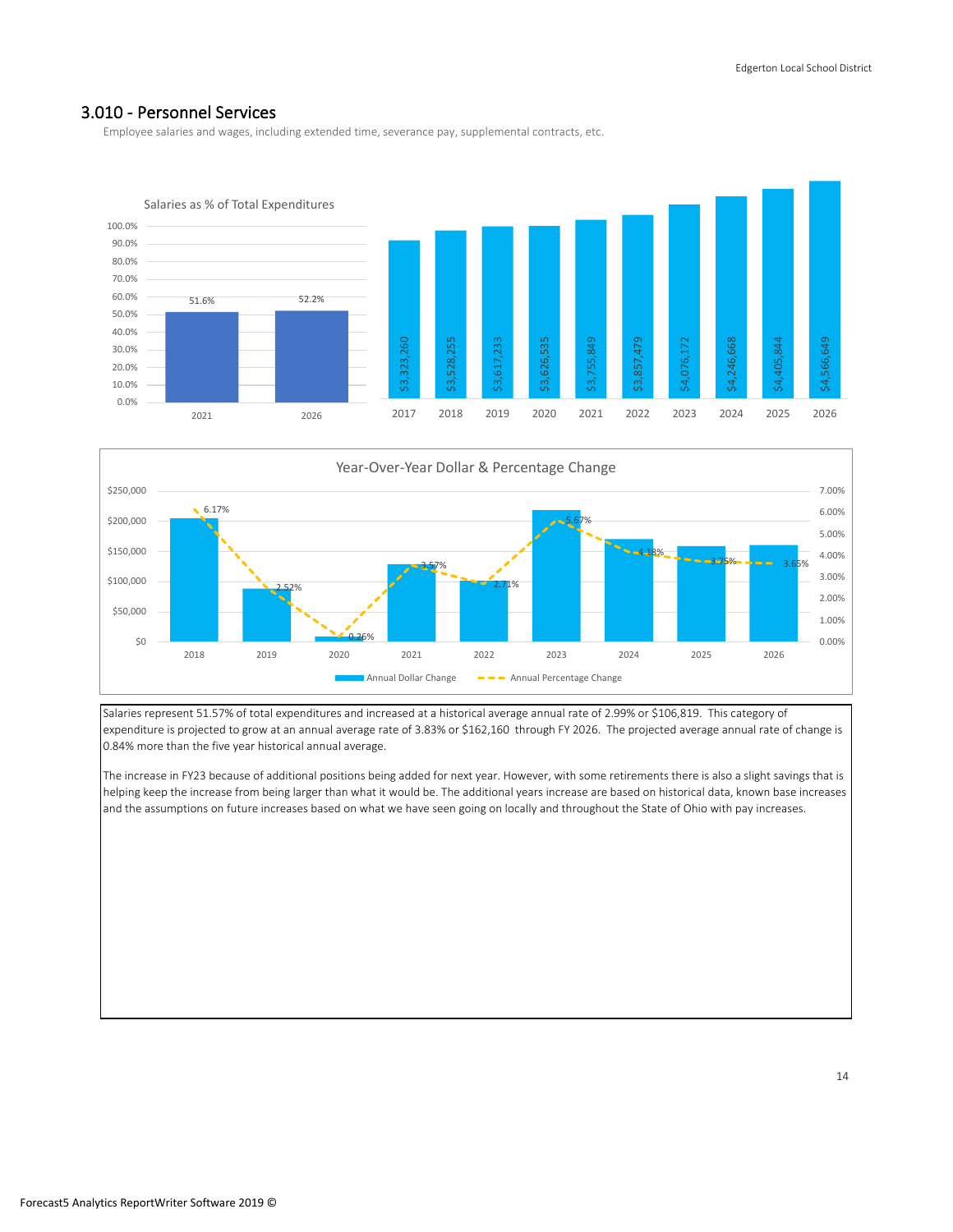## 3.020 - Employees' Benefits

Retirement for all employees, Workers Compensation, early retirement incentives, Medicare, unemployment, pickup on pickup, and all healthrelated insurances.





Benefits represent 24.32% of total expenditures and increased at a historical average annual rate of 6.73% This category of expenditure is projected to grow at an annual average rate of 7.07% through FY 2026. The projected average annual rate of change is 0.33% more than the five year historical annual average.

The benefits represent the second largest expense for the district. Health insurance rates continue to climb in the 7% - 10% range year after year. There is a very good probably that we will see more than a 10% rate increase in health insurance premiums in Janauary of 2023. The assumption is to remain in the 9% - 10% for each of the other 4 years of the forecast. Additionally, there are increases in benefits when a staff member retires due to the severance being paid out. As seen above the increase in the projected benefit cost is within line with the historical average. There is also legislation that would increase the employee portion paid to the retirement systems over the next 5 years. The current forecast does not reflect this legislation passing.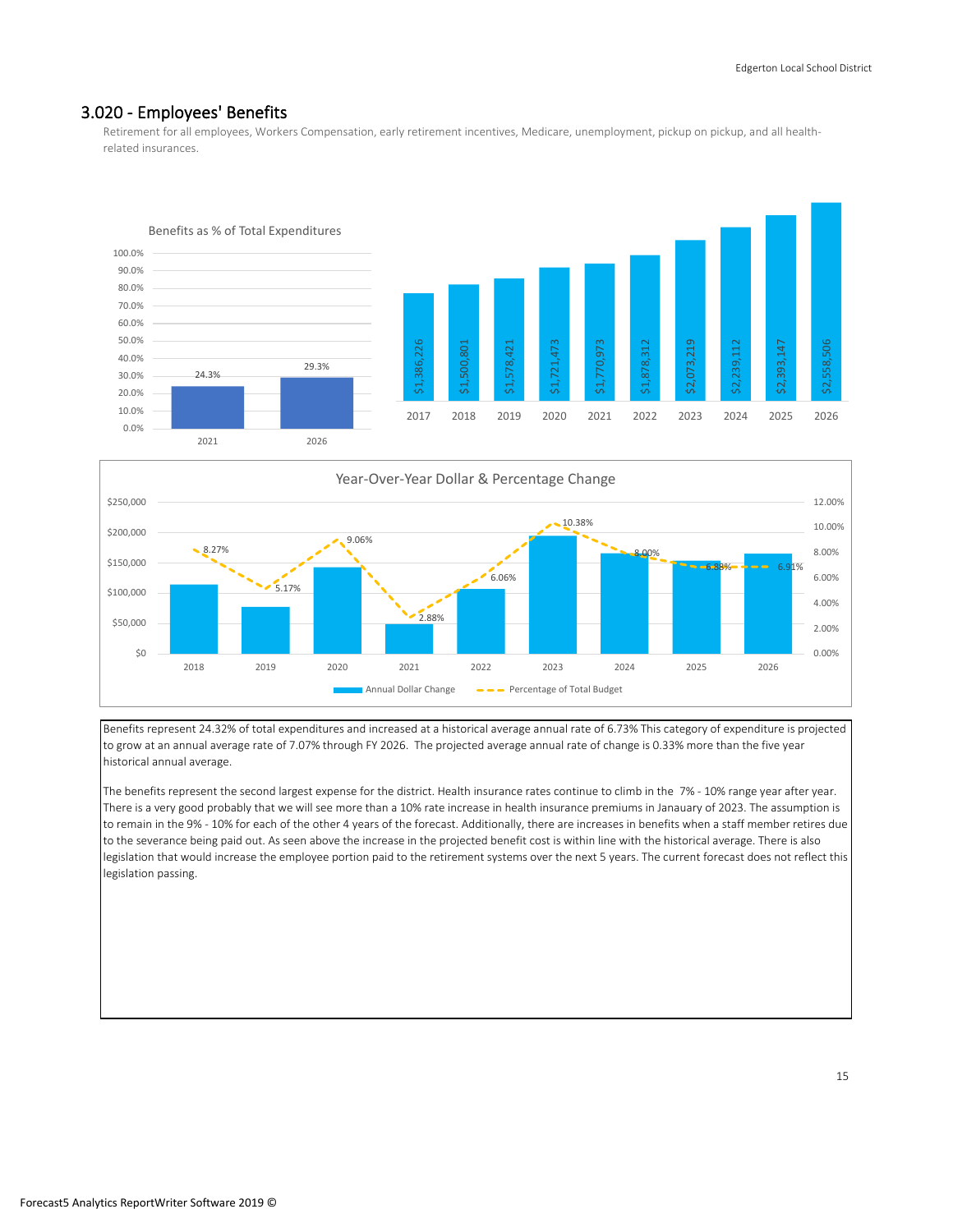#### 3.030 - Purchased Services

Amounts paid for personal services rendered by personnel who are not on the payroll of the school district, expenses for tuition paid to other districts, utilities costs and other services which the school district may purchase.







Purchased Services represent 16.84% of total expenditures and increased at a historical average annual rate of 3.08%. This category of expenditure is projected to decrease at an annual average rate of - 1.70% through FY 2026 The FSFP funds only district educated enrollment thereby reducing tuition cost for open enrollment out, community schools, STEM, and scholarships starting in FY 2022. In FY 2021 these costs totaled \$398,763. The graph to the left reflects the difference between past formula enrolled compared to actual district educated.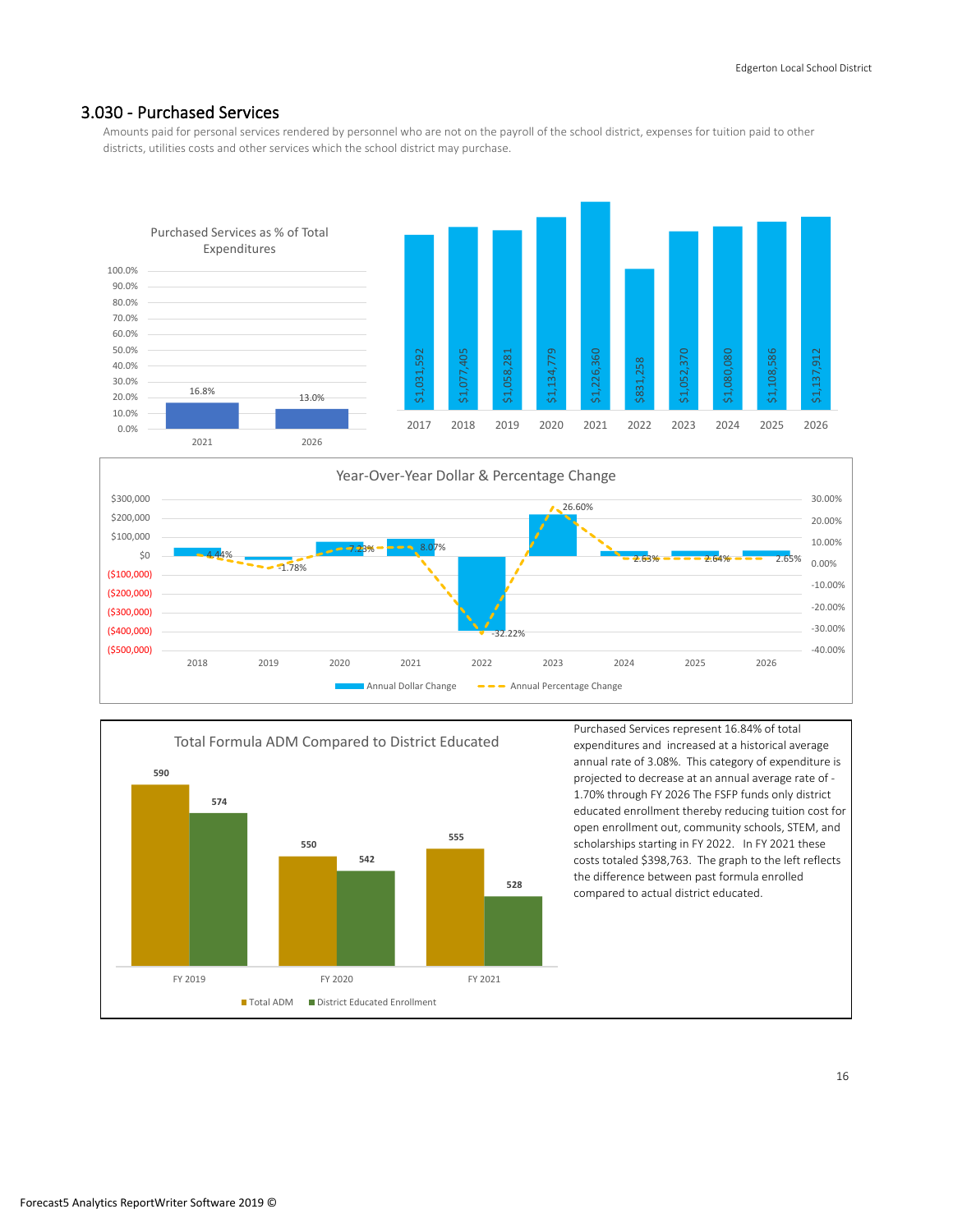#### 3.040 - Supplies & Materials

Expenditures for general supplies, instructional materials including textbooks and media material, bus fuel and tires, and all other maintenance supplies.





Supplies & Materials represent 3.55% of total expenditures and increased at a historical average annual rate of 7.00%. This category of expenditure is projected to grow at an annual average rate of 2.73% through FY 2026. The projected average annual rate of change is -4.26% less than the five year historical annual average.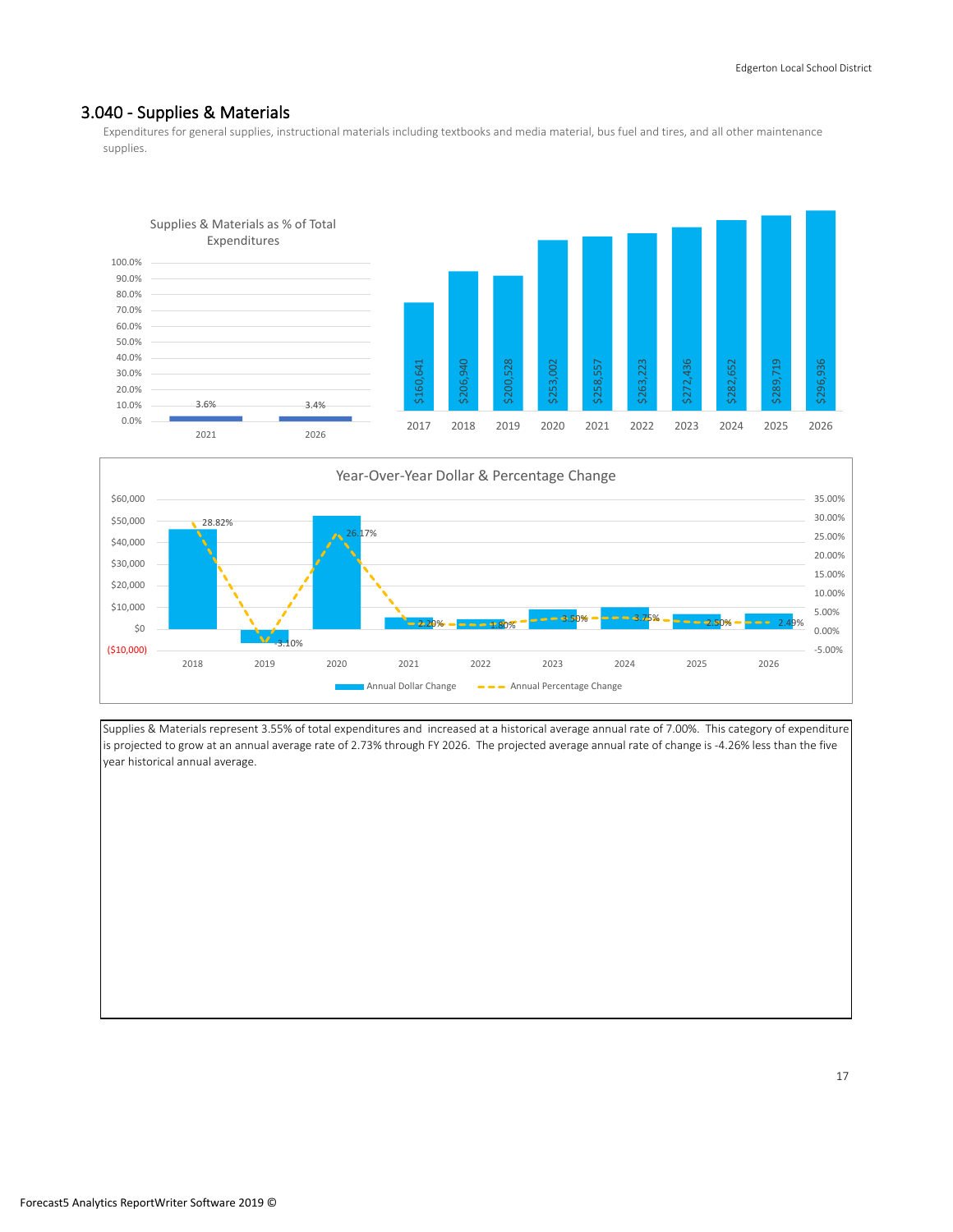## 3.050 - Capital Outlay

This line includes expenditures for items having at least a five-year life expectancy, such as land, buildings, improvements of grounds, equipment, computers/technology, furnishings, and buses.





Capital Outlay represent 1.72% of total expenditures and increased at a historical average annual amount of \$24,348. This category of expenditure is projected to decrease at an annual average rate of -\$24,096 through FY 2026. The projected average annual change is less than the five year historical annual average.

In most years, the district does not spend much if any general funds for capital items, as the district has a capital improvement fund. However, in the forecast the district has put in for the cost of renovations to the annex building for the administrative offices as well as a potential of some educational space. The current estimated cost in the forecast for this project is \$500,000 and is split up over FY22 and FY23. The remaining amounts are flat based on historical trends.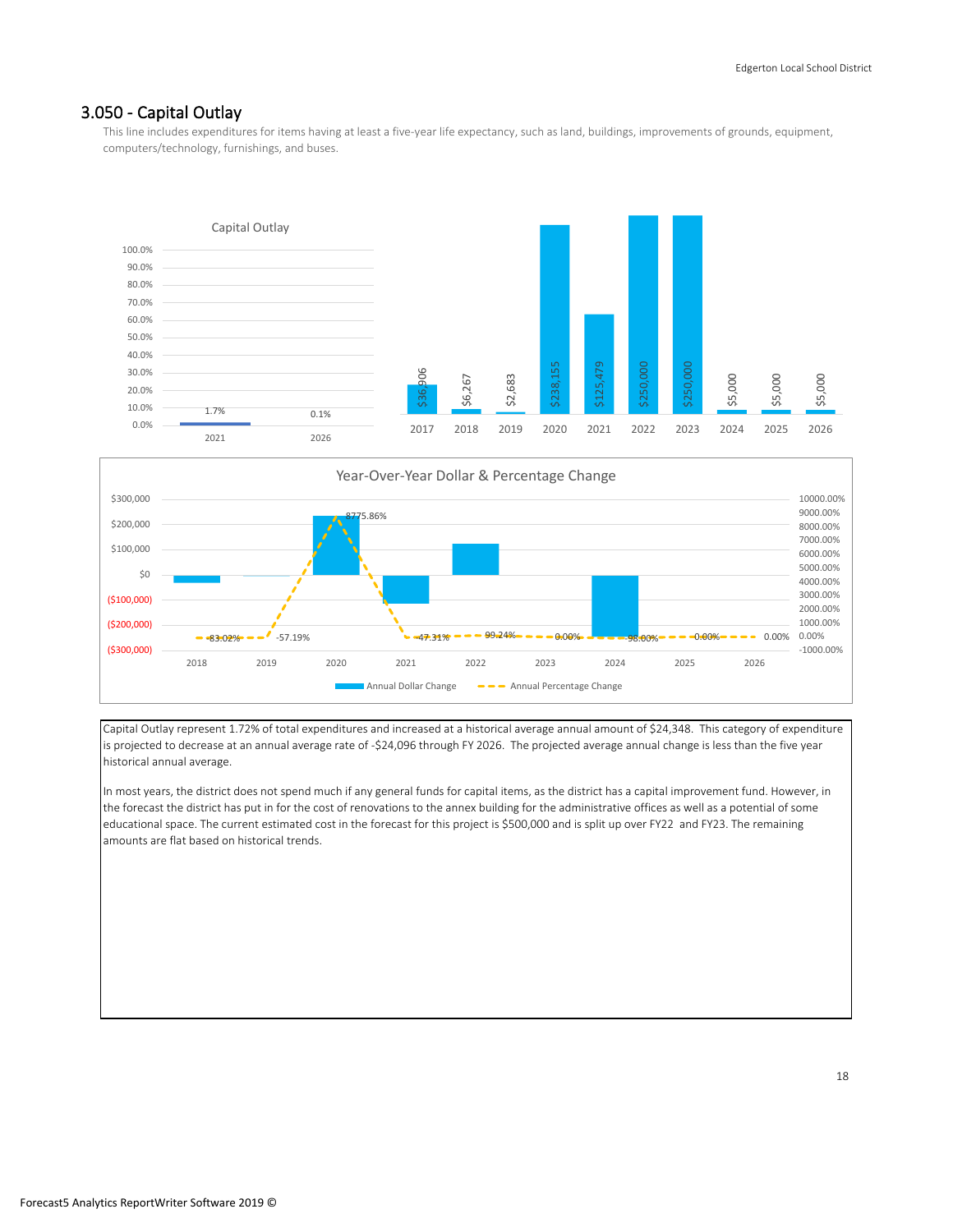#### 3.060-4.060 - Intergovernmental & Debt

These lines account for pass through payments, as well as monies received by a district on behalf of another governmental entity, plus principal and interest payments for general fund borrowing.





19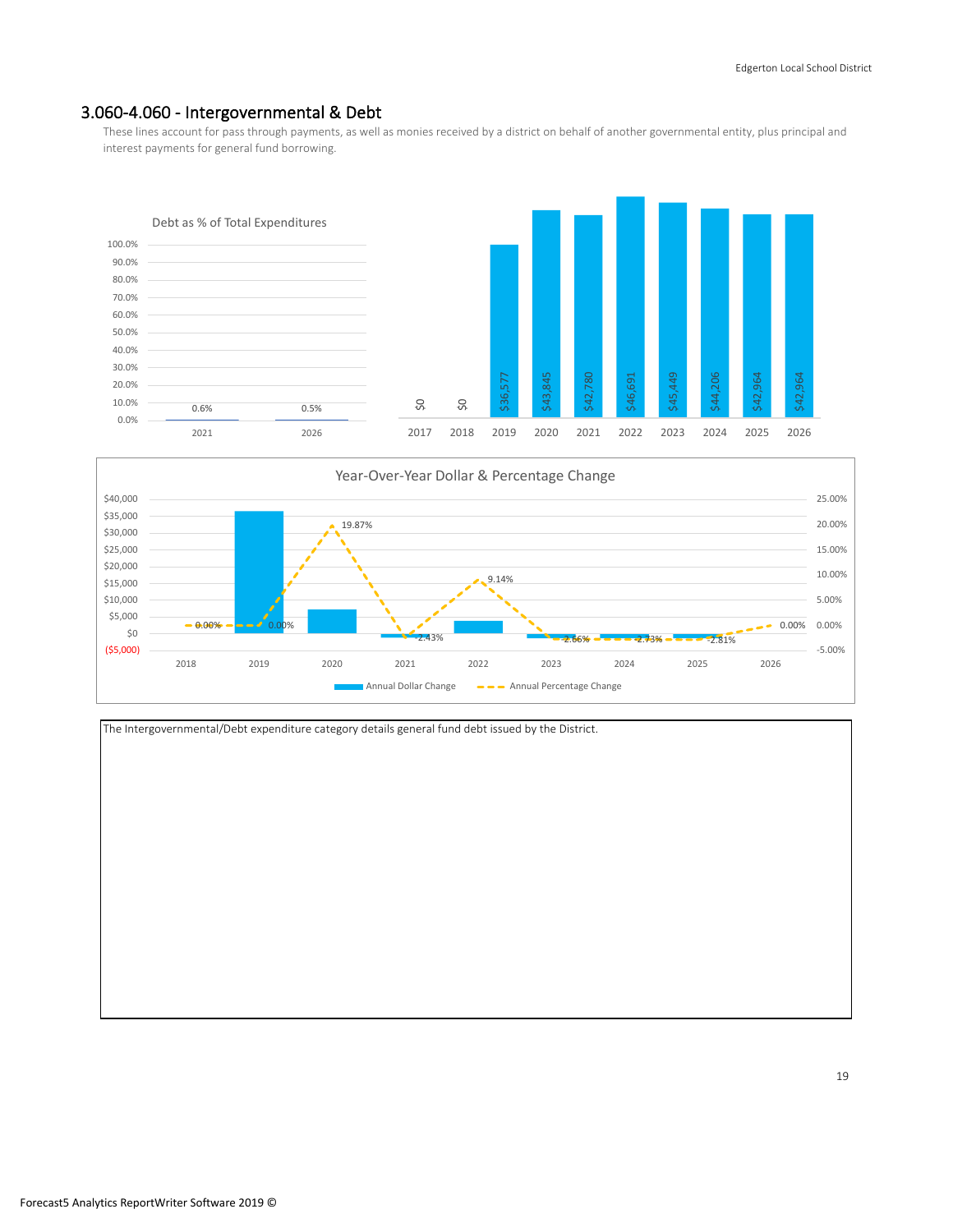## 4.300 - Other Objects

Primary components for this expenditure line are membership dues and fees, ESC contract deductions, County Auditor/Treasurer fees, audit expenses, and election expenses.





Other Objects represent 1.41% of total expenditures and increased at a historical average annual rate of 2.68%. This category of expenditure is projected to grow at an annual average rate of 1.82% through FY 2026. The projected average annual rate of change is -0.86% less than the five year historical annual average.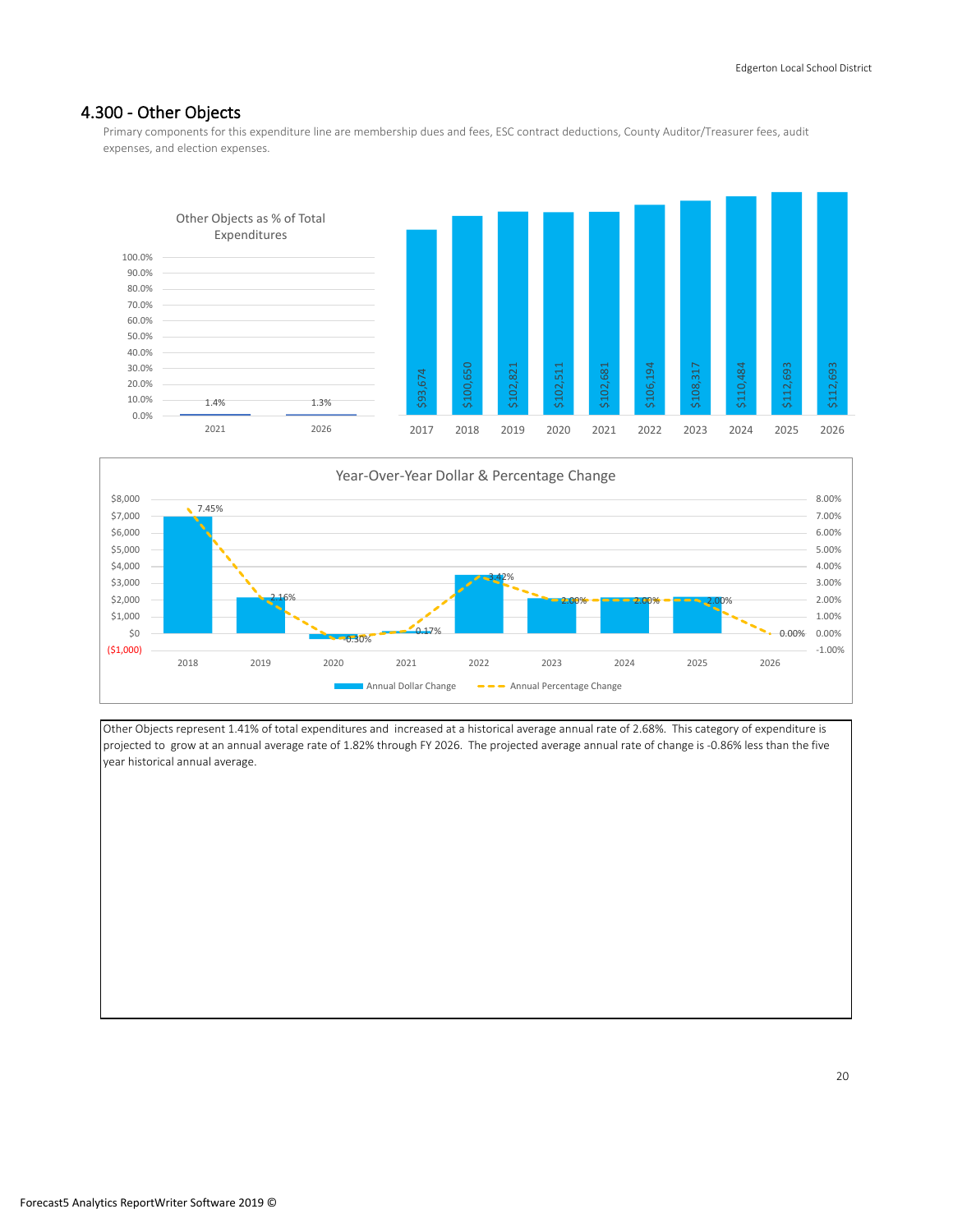## 5.040 - Total Other Financing Uses

Operating transfers-out, advances out to other funds, and all other general fund financing uses.





|                      |      | FORECASTED |                          |        |        |        |  |  |
|----------------------|------|------------|--------------------------|--------|--------|--------|--|--|
|                      | 2021 | 2022       | 2023                     | 2024   | 2025   | 2026   |  |  |
| Transfers Out        | -    | 23.006     | 23.006                   | 23,006 | 23.006 | 23,006 |  |  |
| Advances Out         | -    | -          | $\overline{\phantom{a}}$ | -      |        |        |  |  |
| Other Financing Uses |      | 200        | 200                      | 200    | 200    | 200    |  |  |

Other uses includes expenditures that are generally classified as non-operating. It is typically in the form of advances-out which are then repaid into the general fund from the other district funds. In FY 2021 the district had no advances-out and has no advances-out forecasted through FY 2026. The district can also move general funds permanently to other funds and as the schedule above presents, the district has transfers forecasted through FY 2026. The table above presents the district's planned advances and transfers. The district can also have other uses of funds which is reflected in the table above.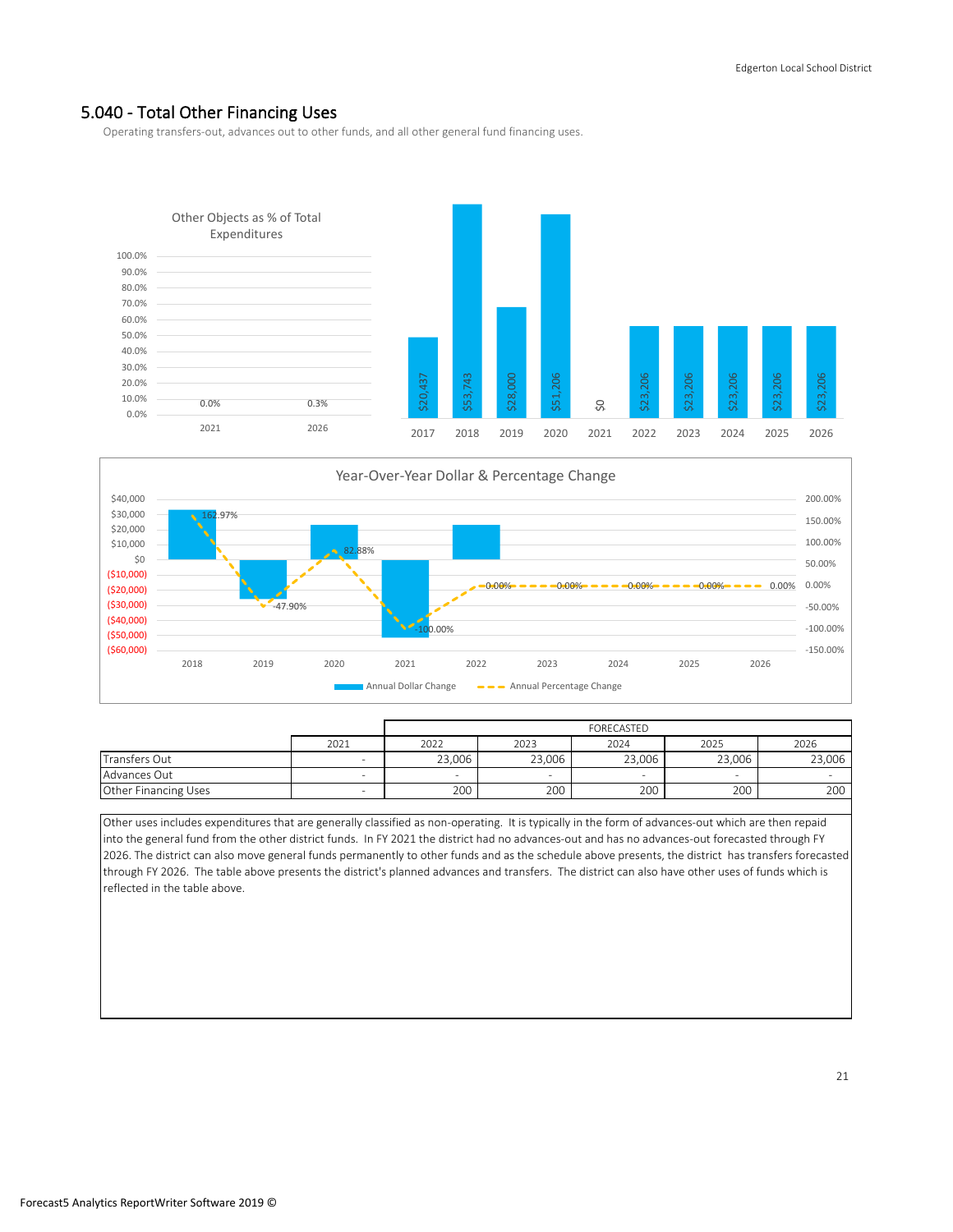# Edgerton Local School District

Five Year Forecast

|                                                                | Actual                   |              |            | <b>FORECASTED</b> |            |            |
|----------------------------------------------------------------|--------------------------|--------------|------------|-------------------|------------|------------|
| Fiscal Year:                                                   | 2021                     | 2022         | 2023       | 2024              | 2025       | 2026       |
| Revenue:                                                       |                          |              |            |                   |            |            |
| 1.010 - General Property Tax (Real Estate)                     | 1,629,345                | 1,689,815    | 1,690,960  | 1,698,472         | 1,743,832  | 1,776,545  |
| 1.020 - Public Utility Personal Property                       | 173,998                  | 176,511      | 186,050    | 189,663           | 194,042    | 196,735    |
| 1.030 - Income Tax                                             | 977,435                  | 1,115,328    | 1,111,612  | 1,110,987         | 1,112,436  | 1,118,959  |
| 1.035 - Unrestricted Grants-in-Aid                             | 3,733,705                | 3,860,970    | 3,879,083  | 3,939,614         | 3,877,929  | 3,850,956  |
| 1.040 - Restricted Grants-in-Aid                               | 41,852                   | 273,861      | 289,423    | 314,403           | 315,468    | 335,999    |
| 1.050 - Property Tax Allocation                                | 229,906                  | 234,187      | 238,710    | 242,123           | 248,351    | 254,341    |
| 1.060 - All Other Operating Revenues                           | 618,328                  | 216,206      | 216,206    | 216,206           | 216,206    | 216,206    |
| 1.070 - Total Revenue                                          | 7,404,568                | 7,566,878    | 7,612,044  | 7,711,468         | 7,708,264  | 7,749,741  |
| <b>Other Financing Sources:</b>                                |                          |              |            |                   |            |            |
| 2.010 - Proceeds from Sale of Notes                            |                          |              |            |                   |            |            |
| 2.020 - State Emergency Loans and Adv                          |                          |              |            |                   |            |            |
| 2.040 - Operating Transfers-In                                 |                          |              |            |                   |            |            |
| 2.050 - Advances-In                                            |                          |              |            |                   |            |            |
| 2.060 - All Other Financing Sources                            | 19,263                   | 21,491       | 21,491     | 21,491            | 21,491     | 21,491     |
| 2.070 - Total Other Financing Sources                          | 19,263                   | 21,491       | 21,491     | 21,491            | 21,491     | 21,491     |
| 2.080 - Total Rev & Other Sources                              | 7,423,832                | 7,588,369    | 7,633,535  | 7,732,959         | 7,729,755  | 7,771,232  |
| Expenditures:                                                  |                          |              |            |                   |            |            |
| 3.010 - Personnel Services                                     | 3,755,849                | 3,857,479    | 4,076,172  | 4,246,668         | 4,405,844  | 4,566,649  |
| 3.020 - Employee Benefits                                      | 1,770,973                | 1,878,312    | 2,073,219  | 2,239,112         | 2,393,147  | 2,558,506  |
| 3.030 - Purchased Services                                     | 1,226,360                | 831,258      | 1,052,370  | 1,080,080         | 1,108,586  | 1,137,912  |
| 3.040 - Supplies and Materials                                 | 258,557                  | 263,223      | 272,436    | 282,652           | 289,719    | 296,936    |
| 3.050 - Capital Outlay                                         | 125,479                  | 250,000      | 250,000    | 5,000             | 5,000      | 5,000      |
| Intergovernmental & Debt Service                               | 42,780                   | 46,691       | 45,449     | 44,206            | 42,964     | 42,964     |
| 4.300 - Other Objects                                          | 102,681                  | 106,194      | 108,317    | 110,484           | 112,693    | 112,693    |
|                                                                |                          |              |            |                   |            |            |
| 4.500 - Total Expenditures                                     | 7,282,679                | 7,233,157    | 7,877,963  | 8,008,202         | 8,357,953  | 8,720,661  |
| <b>Other Financing Uses</b><br>5.010 - Operating Transfers-Out |                          | 23,006       | 23,006     | 23,006            | 23,006     | 23,006     |
| 5.020 - Advances-Out                                           |                          |              |            |                   |            |            |
| 5.030 - All Other Financing Uses                               | $\overline{\phantom{a}}$ | 200          | 200        | 200               | 200        | 200        |
| 5.040 - Total Other Financing Uses                             | $\sim$                   | 23,206       | 23,206     | 23,206            | 23,206     | 23,206     |
| 5.050 - Total Exp and Other Financing Uses                     | 7,282,679                | 7,256,363    | 7,901,169  | 8,031,408         | 8,381,159  | 8,743,867  |
|                                                                |                          |              |            |                   |            |            |
| 6.010 - Excess of Rev Over/(Under) Exp                         | 141,153                  | 332,006      | (267, 634) | (298, 449)        | (651, 404) | (972, 634) |
|                                                                |                          |              |            |                   |            |            |
| 7.010 - Cash Balance July 1 (No Levies)                        | 5,571,110                | 5,712,263    | 6,044,269  | 5,776,635         | 5,478,186  | 4,826,783  |
| 7.020 - Cash Balance June 30 (No Levies)                       | 5,712,263                | 6,044,269    | 5,776,635  | 5,478,186         | 4,826,783  | 3,854,148  |
|                                                                |                          |              |            |                   |            |            |
|                                                                |                          | Reservations |            |                   |            |            |
| 8.010 - Estimated Encumbrances June 30                         | 150,000                  | 150,000      | 150,000    | 150,000           | 150,000    | 150,000    |
| 9.080 - Reservations Subtotal                                  |                          |              |            |                   |            |            |
| 10.010 - Fund Bal June 30 for Cert of App                      | 5,562,263                | 5,894,269    | 5,626,635  | 5,328,186         | 4,676,783  | 3,704,148  |
| Rev from Replacement/Renewal Levies                            |                          |              |            |                   |            |            |
| 11.010 & 11.020 - Renewal Levies                               |                          |              |            |                   |            |            |
| 11.030 - Cumulative Balance of Levies                          |                          |              |            |                   |            |            |
| 12.010 - Fund Bal June 30 for Cert of Obligations              | 5,562,263                | 5,894,269    | 5,626,635  | 5,328,186         | 4,676,783  | 3,704,148  |
| <b>Revenue from New Levies</b>                                 |                          |              |            |                   |            |            |
| 13.010 & 13.020 - New Levies                                   |                          |              |            |                   |            |            |
| 13.030 - Cumulative Balance of New Levies                      |                          |              |            |                   |            |            |
| 15.010 - Unreserved Fund Balance June 30                       | 5,562,263                | 5,894,269    | 5,626,635  | 5,328,186         | 4,676,783  | 3,704,148  |